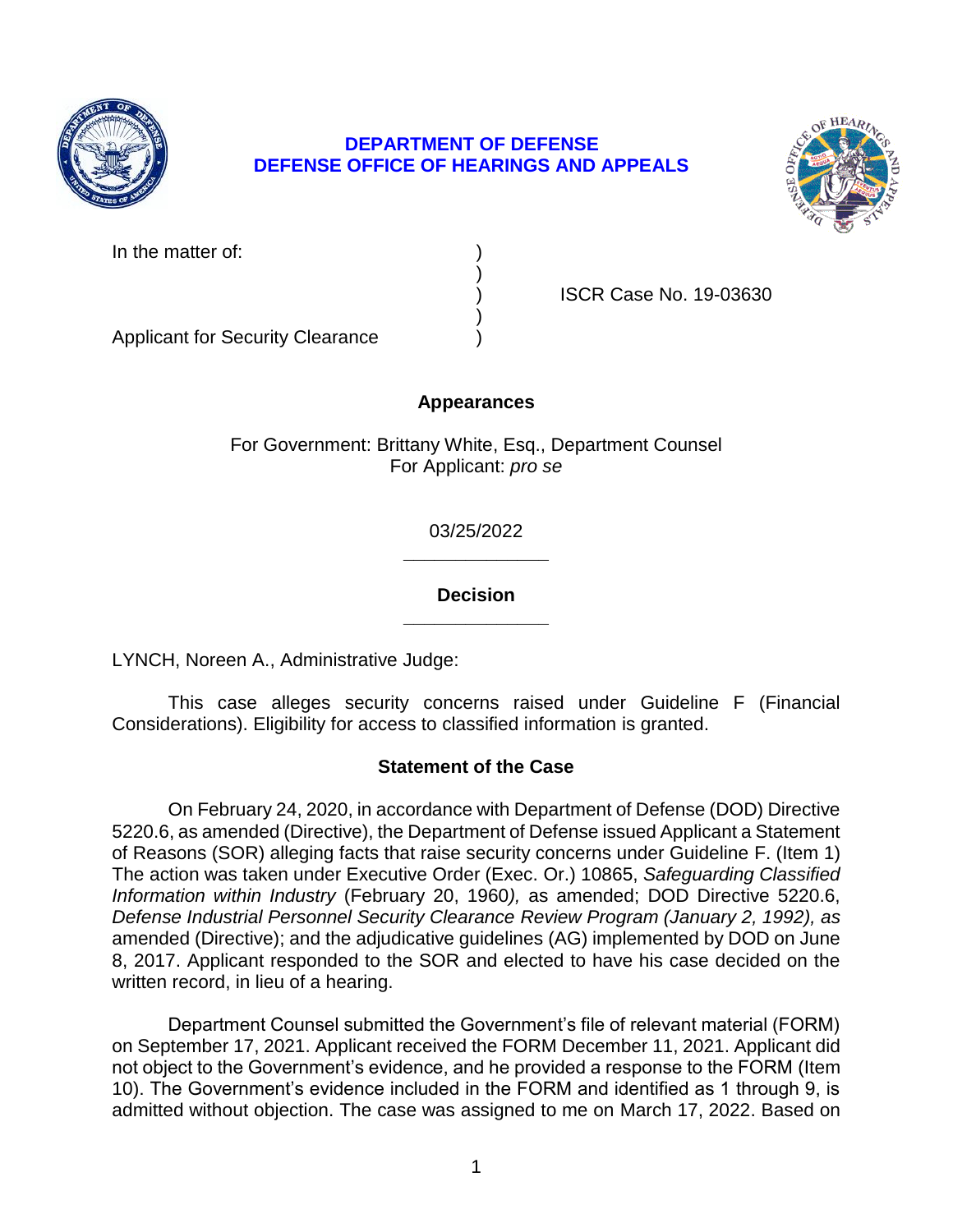my review of the documentary evidence, I find that Applicant has mitigated financial consideration security concerns.

### **Findings of Fact**

 In response to the SOR, Applicant admitted SOR allegations ¶¶ 1.b, 1.c, 1.c, 1.e, 1.g, and denied ¶¶ 1.a, 1.d, 1.f and 1.h with explanations. (Item 2) Applicant, age 34, filed for divorce in 2015, but the divorce was finalized in 2016 or 2018. He had no children from the marriage. (Item 3) Applicant remarried in 2018, and his wife had three teenagers. He served in the U.S. Air Force from July 2006 to October 2016. He serves in the Air National Guard (active reserve) from October 2016 to the present. He attended college classes from 2008 under the GI bill at various universities to earn an undergraduate degree in computer science. He worked full time and studied at night. (Item 9) He is currently a police officer and is sponsored by a company for a security clearance. Applicant completed his security clearance application on April 16, 2018. (Item 3) The record did not reflect that he had a security clearance. (Item 1) He is being sponsored for a security clearance with his current employer. It is not clear from the record how long Applicant has been employed with them. (Item 3)

### **FINANCIAL**

 The SOR alleges that Applicant has eight delinquent debts totaling \$121,381, including a mortgage, commercial accounts, cell account, credit union loans, insurance, and a medical account. (Item 1)

 Applicant attributes his financial situation to his divorce. (Item 10) He also stated out of the house and his wife stated that she would stay. However, she neglected to pay the mortgage. Eventually, she decided to take their son and move out of the country. Applicant moved back into the house and used his entire savings to pay the mortgage, which was six months overdue in the amount of \$12,000. His wife also left a shared vehicle unpaid that was repossessed. The credit accounts and the phone account were that the divorce was in 2018. While it was amicable, there were unresolved financial issues. Applicant and his wife lived in a house with a current mortgage. Applicant moved unpaid. (Item 10)

 As to SOR allegation ¶ 1.a, a mortgage account that was past due in the amount of approximately \$35,618, with a total loan balance of \$377,447, Applicant closed the mortgage by a short sale and avoided foreclosure. (Item 10 and Item 8). The 2021 credit report shows that the mortgage account is reflected as paid and closed. (Item 8)

As to SOR allegation ¶ 1.b, a charged-off account in the amount of \$58,320 to a credit account, Applicant's 2021 credit bureau shows that he has been paying monthly since 2018 and the most recent payment was August 2021. The other same credit account shows that Applicant has a zero balance. (Item 8)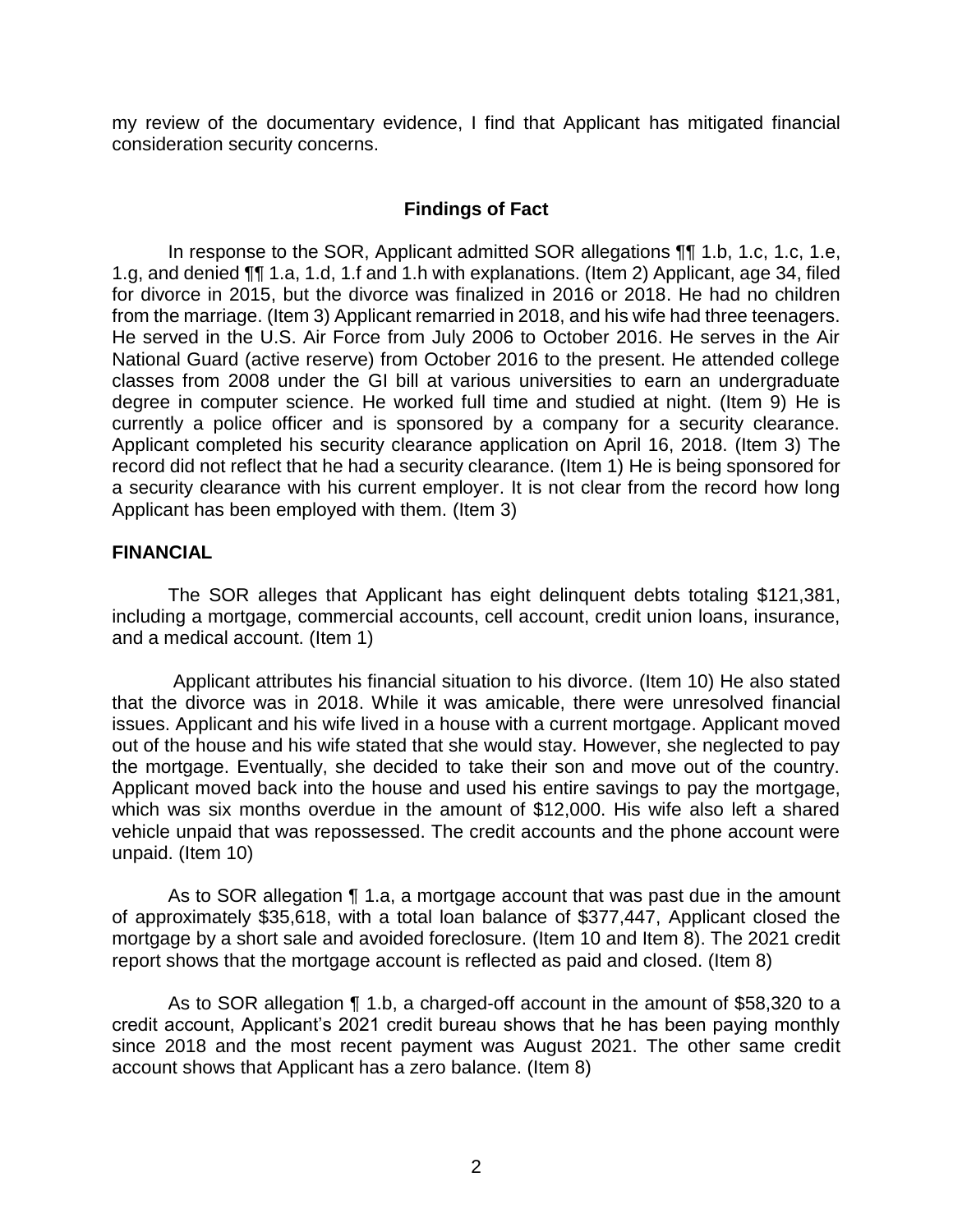As to SOR allegation 1.c a charged-off account in the amount of \$10,021, Applicant admitted the debt and provided no information. This appears to be the car loan and the last payment was in 2019. (Item 8) The charge-off amount is still \$10,021. (Item 8) However, Applicant submitted a document that stated it was a "profit and loss write-off" as it was totaled during a hailstorm. The credit report also shows a zero amount for pastdue. (Item 8)

As to SOR allegation 1.d, a cell phone account in the amount of \$3,182, Applicant denied the debt because it was his wife's phone. However, in response to the FORM, he submitted a document that shows that he paid the amount and it is in good standing. (Item 10)

 As to SOR allegation 1.e, a credit card account charged-off for \$1,893, Applicant settled the account for \$780 and the document shows the debt is covered. also states that the account is closed and in good standing. (Item 10)

 As to the SOR ¶ 1.f the SOR alleged that Applicant is indebted for a medical account in the amount of \$649. He denies this allegation, but provided no information.

 account in the approximate account of \$240 to an insurance company. He admitted the As to the SOR ¶ 1.g, the SOR alleged that Applicant was indebted for a collection debt and provided no information.

As to the SOR ¶ 1.h, the SOR alleges that Applicant has a charged-off account in the approximate amount of \$11,245. He denied this allegation in his answer to the SOR. He provided documentation that he is settling the credit card account, which was his wife's account, but he has not begun the payments. (Item 10)

 Applicant admitted in his interview in 2019 that his finances were strained, but he was progressing with a new job. He is budgeting his money, his larger debts are satisfied or in the process of being resolved. He has been taking action to ameliorate the delinquent debts due to the divorce. He received financial counseling and his earlier credit reports from 2018 and 2019 show the great majority of accounts as "pays as agreed." (Item 4)

 Applicant was making a transition from the military to civilian life during the time of the divorce. He had travelled to many stations while his wife was home and responsible for bills. He had a pay cut when he transferred from active duty to reserves. The divorce and the transition into a new and stressful career in law enforcement took a toll. He worked midnights as a police officer for almost three years while also attending drill and training for national guard. He stated that he also called several creditors that were joint accounts to have his name removed but that was not possible.

 Applicant has paid, settled or is in the process of resolving 90% of his delinquent debts. He has resolved AG ¶ 1.a through 1.e. He has presented sufficient evidence to mitigate the financial consideration concerns. He is working on a plan.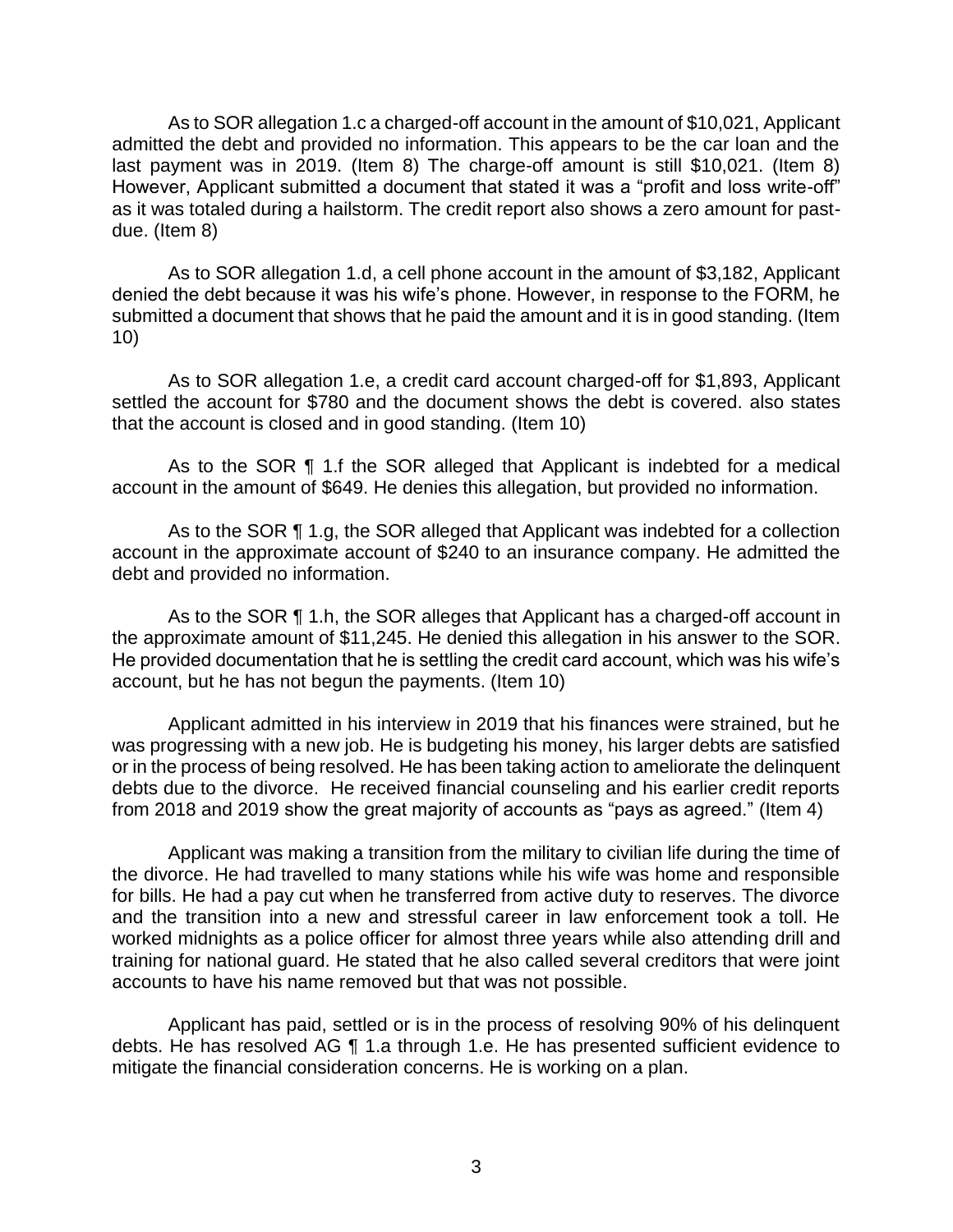#### . **Policies**

 When evaluating an applicant's suitability for a security clearance, the administrative judge must consider the adjudicative guidelines. In addition to brief potentially disqualifying conditions and mitigating conditions, which are to be used in introductory explanations for each guideline, the adjudicative guidelines (AG) list evaluating an applicant's national security eligibility.

 These guidelines are not inflexible rules of law. Instead, recognizing the complexities of human behavior, these guidelines are applied in conjunction with the factors listed in AG ¶ 2 describing the adjudicative process. The administrative judge's overarching adjudicative goal is a fair, impartial, and commonsense decision. The entire variables known as the whole-person concept. The administrative judge must consider all available, reliable information about the person, past and present, favorable and process is a conscientious scrutiny of applicable guidelines in the context of a number of unfavorable, in making a decision.

The protection of the national security is the paramount consideration. AG  $\P$  2(b) requires, "Any doubt concerning personnel being considered for national security eligibility will be resolved in favor of the national security." In reaching this decision, I have drawn only those conclusions that are reasonable, logical, and based on the evidence contained in the record. I have not drawn inferences based on mere speculation or conjecture.

 Directive ¶ E3.1.14, requires the Government to present evidence to establish controverted facts alleged in the SOR. Under Directive ¶ E3.1.15, "The applicant is responsible for presenting witnesses and other evidence to rebut, explain, extenuate, or mitigate facts admitted by the applicant or proven by Department Counsel, and has the ultimate burden of persuasion as to obtaining a favorable clearance decision."

 A person who seeks access to classified information enters into enter into a fiduciary relationship with the Government predicated upon trust and confidence. This relationship transcends normal duty hours and endures throughout off-duty hours. The Government reposes a high degree of trust and confidence in individuals to whom it grants national security eligibility. Decisions include, by necessity, consideration of the possible risk the applicant may deliberately or inadvertently fail to protect or safeguard classified information. Such decisions entail a certain degree of legally permissible extrapolation as to potential, rather than actual, risk of compromise of classified or sensitive information. Finally, as emphasized in Section 7 of EO 10865, "Any determination under this order adverse to an applicant shall be a determination in terms of the national interest and shall in no sense be a determination as to the loyalty of the applicant concerned." *See also* EO 12968, Section 3.1(b) (listing multiple prerequisites for access to classified or sensitive information.)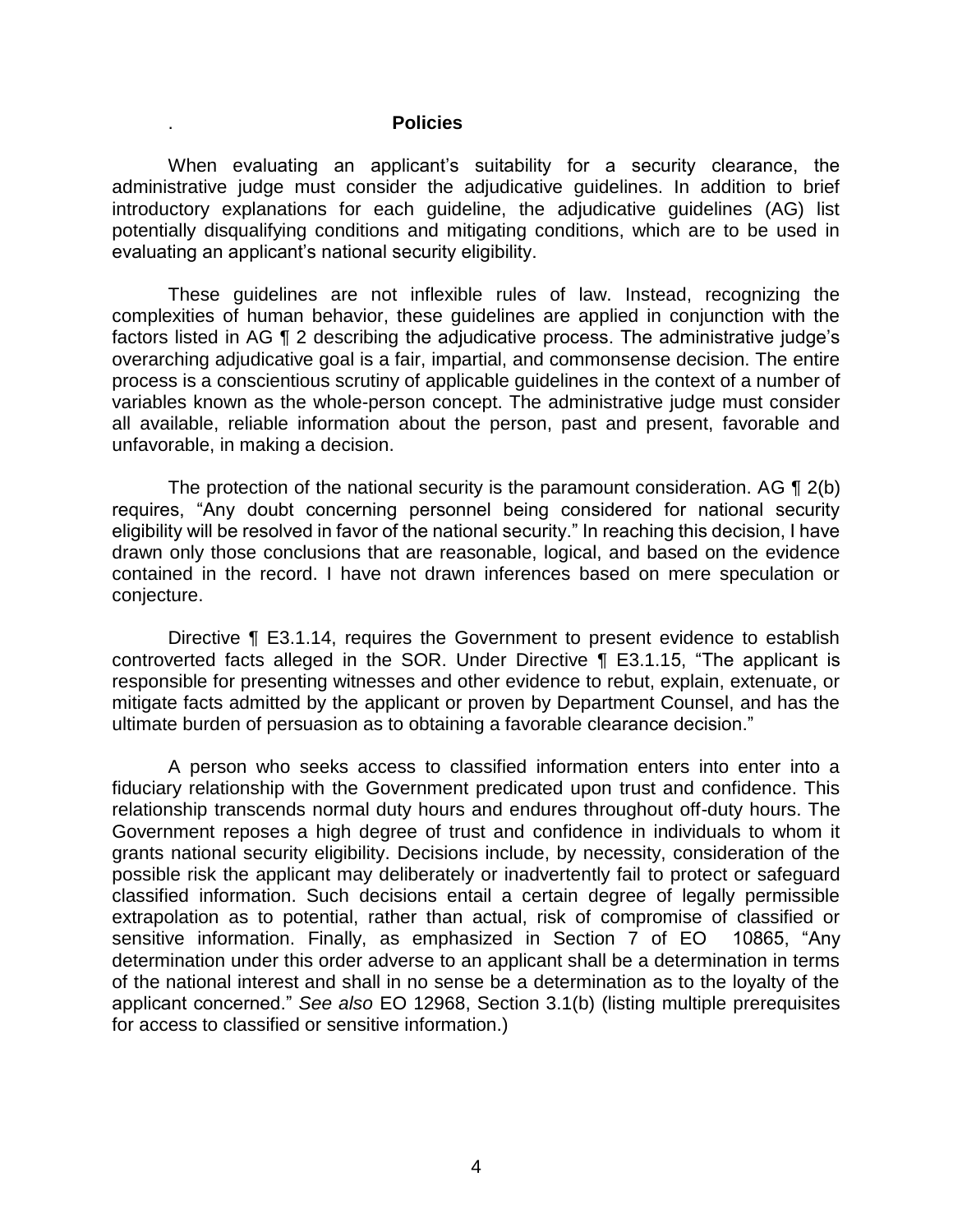### **Analysis**

### **Guideline F (Financial Considerations)**

The concern under this guideline is set out in AG ¶ 18:

Failure to live within one's means, satisfy debts, and meet financial obligations may indicate poor self-control, lack of judgment, or unwillingness to abide by rules and regulations, all of which can raise questions about an individual's reliability, trustworthiness, and ability to protect classified or sensitive information. Financial distress can also be caused or exacerbated by, and thus can be a possible indicator of, other issues of personnel security concern such as excessive gambling, mental health conditions, substance misuse, or alcohol abuse or dependence. An individual who is financially overextended is at greater risk of having to engage in illegal or otherwise questionable acts to generate funds . . . .

 This concern is broader than the possibility that a person might knowingly compromise classified information to raise money. It encompasses concerns about a person's self-control, judgment, and other qualities essential to protecting classified information. A person who is financially irresponsible may also be irresponsible, unconcerned, or negligent in handling and safeguarding classified information. *See* ISCR Case No. 11-05365 at 3 (App. Bd. May 1, 2012).

 Applicant's admissions, corroborated by his credit reports, establish two disqualifying conditions under this guideline: AG ¶ 19(a) ("inability to satisfy debts"), and AG ¶ 19(c) ("a history of not meeting financial obligations").

The security concerns raised in the SOR may be mitigated by any of the following potentially applicable factors:

AG ¶ 20(a): the behavior happened so long ago, was so infrequent, or occurred under such circumstances that it is unlikely to recur and does not cast doubt on the individual's current reliability, trustworthiness, or good judgment;

AG ¶ 20(b): the conditions that resulted in the financial problem were largely beyond the person's control (e.g., loss of employment, a business downturn, unexpected medical emergency, a death, divorce or separation, clear victimization by predatory lending practices, or identity theft), and the individual acted responsibly under the circumstances;

AG ¶ 20(c): the individual has received or is receiving financial counseling for the problem from a legitimate and credible source, such as a non-profit credit counseling service, and there are clear indications that the problem is being resolved or is under control; and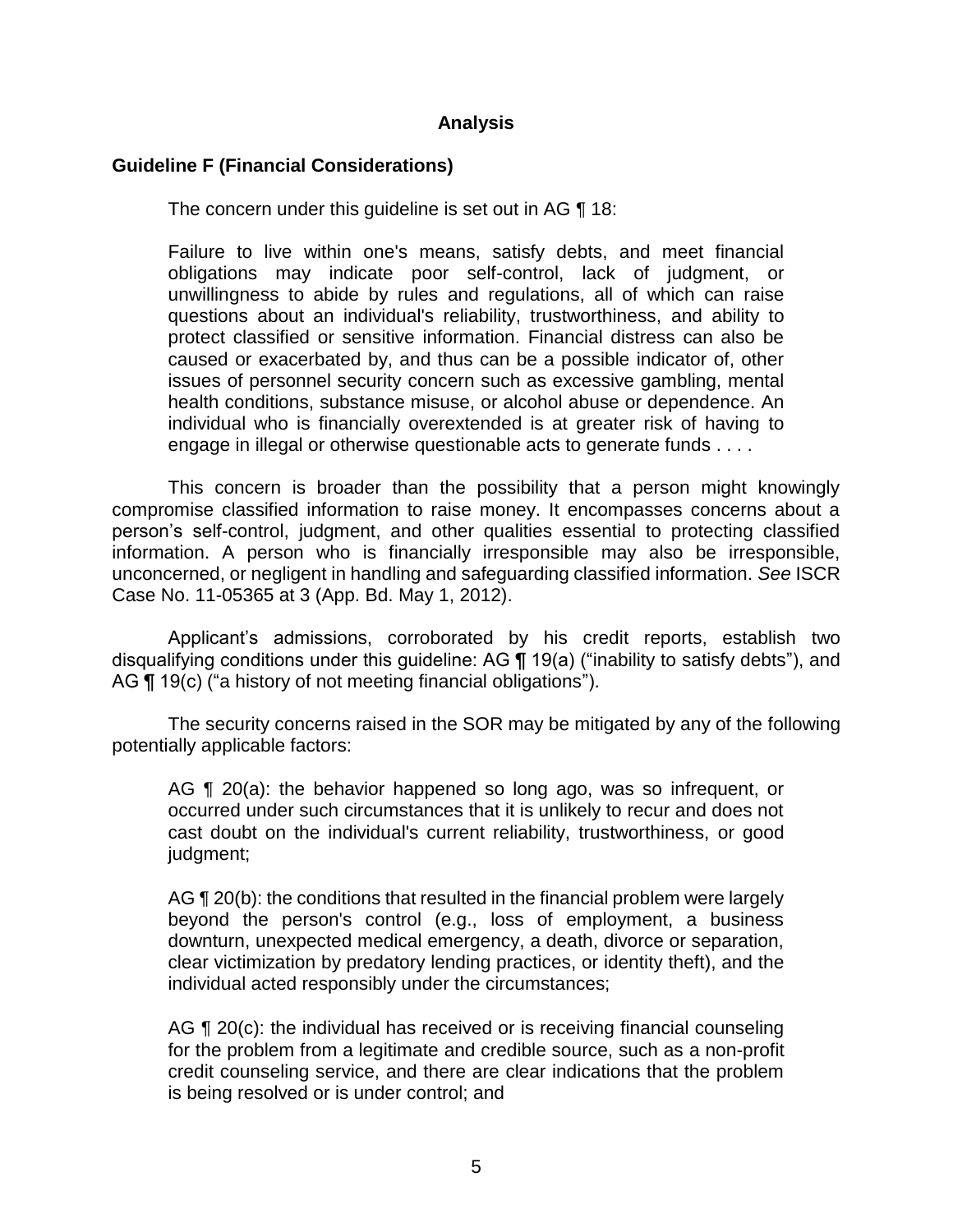AG ¶ 20(d): the individual initiated and is adhering to a good-faith effort to repay overdue creditors or otherwise resolve debts.

 Applicant's financial issues began with his divorce. The record is not clear whether the divorce was in 2016 or 2018. Applicant had a good record of paying his bills prior to the divorce as shown by his earlier credit reports. The divorce and lack of cooperation from his wife caused both the mortgage and her credit cards to not be paid. Applicant transitioned from the active military to reserves in 2016 and had a decrease in pay. Despite that he paid his larger debts and called creditors. He is in the process of making plans to pay the others. He received financial counseling, has a budget, and a stable job. He worked at nights to improve his salary and managed to attend college classes. AG  $\P$ 20(a) through 20(d) are established.

 Applicant served his country for many years. He left active duty and served in the reserves.. While he was away on duty, his former wife neglected to pay the mortgage. He made substantial efforts to resolve his delinquent debts. For these reasons, I find SOR married for a second time and takes care of his current wife and her three teens. He has ¶¶ 1.a through h. for Applicant.

### **Whole-Person Concept**

Under AG ¶ 2(c), the ultimate determination of whether the granting or continuing of national security eligibility is clearly consistent with the interests of national security must be an overall commonsense judgment based upon careful consideration of the applicable guidelines, each of which is to be evaluated in the context of the whole person. An administrative judge should consider the nine adjudicative process factors listed at AG  $\P 2(d)$ :

(1) the nature, extent, and seriousness of the conduct; (2) the circumstances surrounding the conduct, to include knowledgeable participation; (3) the frequency and recency of the conduct; (4) the individual's age and maturity at the time of the conduct; (5) the extent to which participation is voluntary; (6) the presence or absence of rehabilitation and other permanent behavioral changes; (7) the motivation for the conduct; (8) the potential for pressure, coercion, exploitation, or duress; and (9) the likelihood of continuation or recurrence.

 I have incorporated my comments under Guideline F in my whole-person analysis, and I have considered the factors in AG  $\P$  2(d). After weighing the disqualifying and mitigating conditions under Guideline F, and Applicant's military service and devotion to his country, I conclude that Applicant has presented sufficient mitigation. He was presented with a divorce situation and transition to civilian life with many debts and he did not ignore them. Accordingly, Applicant has carried his burden of showing that it is clearly consistent with the national interest to grant him eligibility for access to classified information.